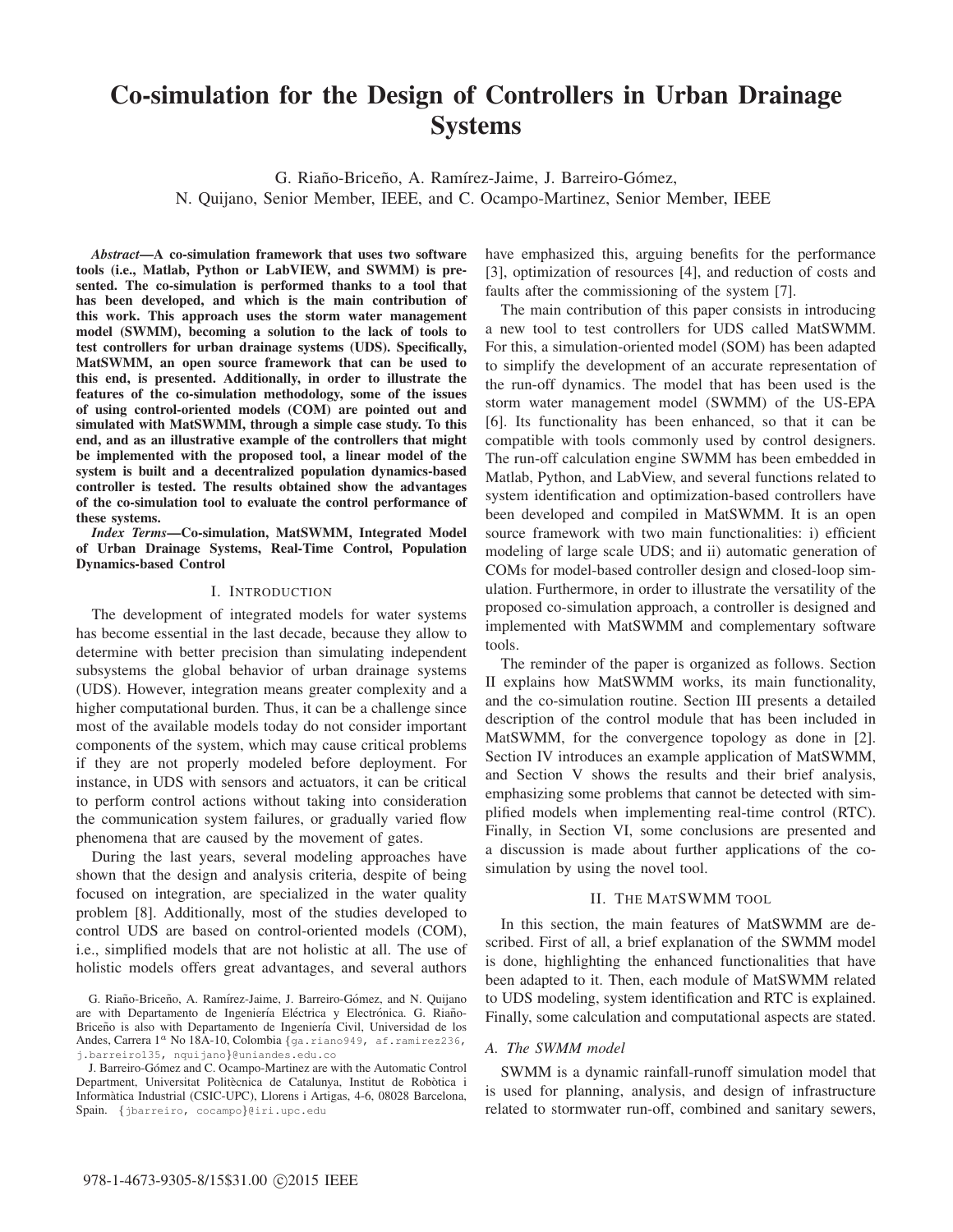

Fig. 1. a) Convergence topology, i.e., m source reservoirs whose outflows converge to a receptor reservoir; b) divergence topology, i.e., a source reservoir whose outflow diverges to m receptor reservoirs; and c) closed-loop scheme with co-simulation.

and other drainage systems in urban areas [6]. The platform consists of an interface where a drainage network can be created, using objects such as pipes, canals, storage units, subcatchments, among others. Additionally, it has a calculation module that uses the one-dimensional Saint-Venant equations (SVE) to simulate run-off throughout the network [13].

The design of sewer systems is experimenting several changes today due to the inclusion of actuators, control rules, and optimal design. For this reason, SWMM has become a limited tool but, it has a big potential as an open source software, since it is possible to enhance its functionality in order to include new methods that allow its users to simulate complex RTC strategies.

Consequently, MatSWMM has been created, bringing new functionality to the program, as it was described before. This framework works as a co-simulation engine that retrieves information from SWMM during the simulation, and allows to modify attributes, transmit control actions, and perform data analysis efficiently. Furthermore, it has been designed to be scalable and easy to use with various programming languages. So far, the framework has been adapted to Matlab, Python, and LabVIEW, using a C dynamic link library (DLL), but it can be extended using the base  $code<sup>1</sup>$ .

It is important to emphasize that SWMM is a physicallybased, discrete-time simulation model that uses principles of conservation of energy and momentum [6]. As a discretetime tool, its algorithm finds solutions for the flow-routing problem iteratively. After the calculation of each sub-process in SWMM, the enhanced functionality is executed, i.e., it is possible to retrieve a set of state variables  $H$  and modify parameters during the simulation, through the set of control actions  $U$ , as shown in Figure 1c).

# *B. General description*

As noted above, MatSWMM has been conceived to simplify the process of designing controllers for UDS. Considering that modeling of drainage systems can be distinguished between two groups of models, COM and physically-based models [5], both can be executed with MatSWMM. SWMM is the physically-based model, and the virtual tanks (VT) model

<sup>1</sup>The source code and its documentation is availabel at https://github.com/water-systems/MatSWMM.git

proposed in [9] has been included as the COM. In order to work with the COM, it is required that the user determines the features of the system, i.e., topology, elements and properties, through the SWMM interface. Then, a state-space representation of the considered system can be retrieved.

Additionally, a default control module has been included in the tool. It is a decentralized population dynamics-based controller, like the one proposed in [2] for the convergence and divergence topologies, which is better explained in Section III. It can be adapted to three of the fundamental dynamics proposed in [12], i.e., the replicator, the projection and the Smith dynamics.

#### *C. Simulation-oriented model and its functionalities*

For modeling the system, the SWMM default functionalities are used (these are related to its calculation module [6]), which is the one that executes the run-off model using the SVE. These functions are: parameter initialization, running a calculation step, ending sub-processes, calculating the mass balance error, writing a report file, and closing the application. Using these functions the SWMM algorithm [6] can be replicated in Matlab, Python or LabVIEW, with the advantage of having greater control of the whole process.

With that in mind, getters and setters were developed in order to gain an advantage over the partition of the SWMM algorithm. On the one hand, getters are executed every iteration to obtain properties of the model, e.g., flow, velocity, volume, flooding, Froude number, among others. On the other hand, setters are used to modify properties of the model, by far, these allow to adjust the setting of orifices. Thus, it is possible with these functions to enhance the functionality of SWMM, integrating any control strategy with other tools and using gates or orifices as actuators in the system.

Nevertheless, if the model is large, i.e., the number of nodes and conduits is such that it is not possible to retrieve information or modify properties easily, getters and setters become inefficient to manage data. Therefore, there are special methods to handle data using special data structures. Because of the structure of SWMM, graphs are used to fit the model properly. Additionally, when convergence topologies prevail (see Figure 1a)), the structure can be simplified as a tree. The enhanced functionality related to these data structures is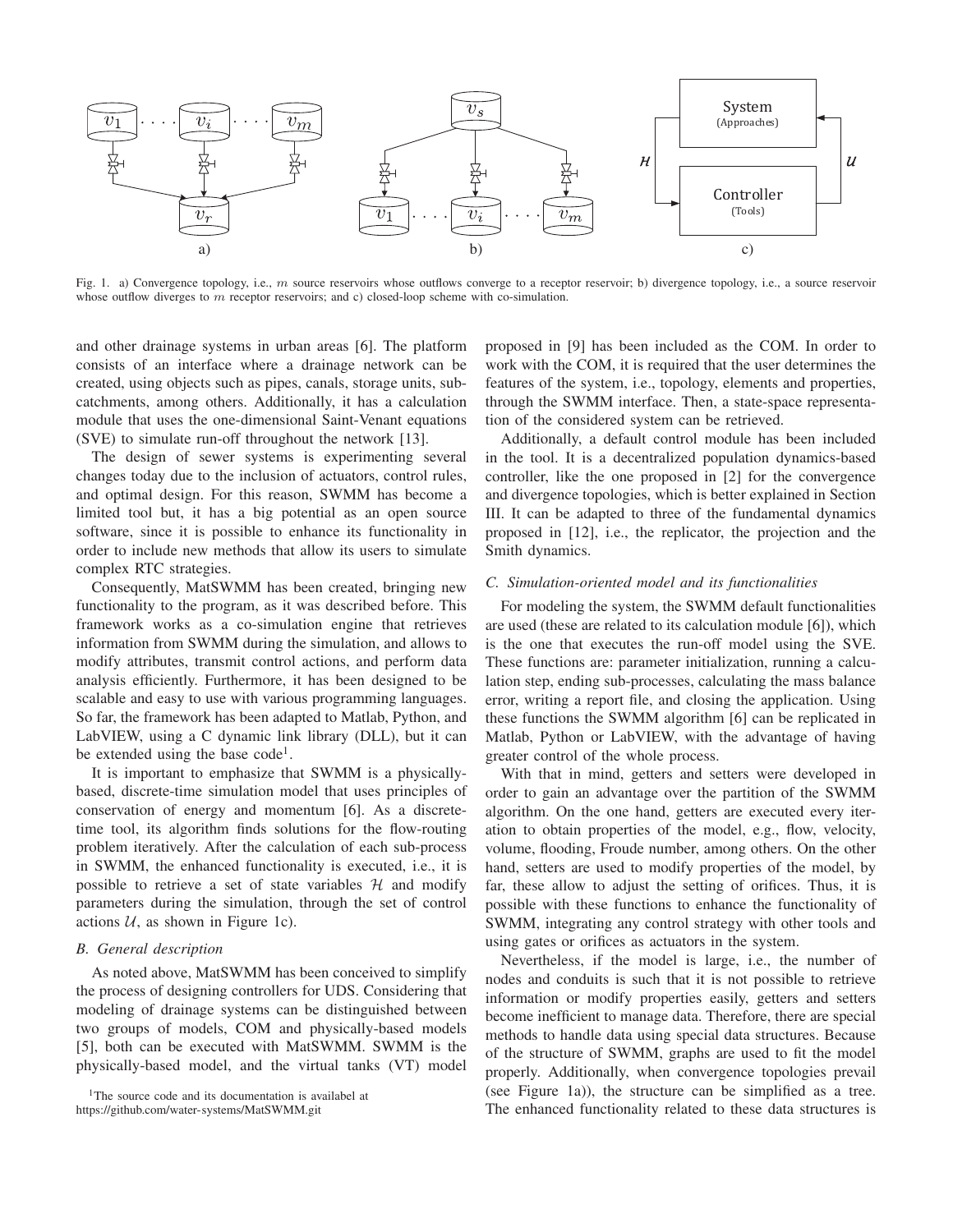

Fig. 2. Case study; a) divergence case study in MatSWMM for LabVIEW; and b) VT-based equivalent model.

oriented to split the model in manageable pieces. Thus, the process of extracting information and modifying parameters can be done efficiently through traversal algorithms, such as breath-first and depth-first search, which can be useful when implementing a decentralized control strategy.

# *D. Computational aspects for system identification*

It is possible to characterize any UDS as a composition of two topologies, i.e., convergence and divergence. As shown in Figure 1a, the convergence topology is related to the case where the flow of several storage units or pipes is merged in a single receptor structure. Furthermore, the divergence topology, shown in Figure 1b, is formed when the flow of a single structure is distributed along more than one receptor. The former one prevails in stormwater UDS while the latter is commonly related to drinking water networks (DWN). However, both topologies are used to built combined sewer networks. In these, not only stormwater is transported, also sanitary and wastewater flows.

MatSWMM has been designed to characterize both topologies easily, guaranteeing a proper modeling of the run-off phenomenon throughout large networks and allowing the user to handle the problem of flow assignation with an optimizationbased controller for each case, as the one described in [2].

The SVE used by SWMM to simulate the run-off throughout the network describe in a quite high level of detail the behavior of the system. Usually, this level of detail is not required in RTC applications and COMs are used instead. As stated before, MatSWMM incorporates the so-called VT-based model, which is a widely used COM for modeling UDS [4][9].

In the virtual reservoir approach, the UDS is divided into a set of interconnected real and virtual tanks (VT). According to [9], a VT is a storage element that represents the total volume of sewage inside the sewer mains associated with a determined portion of a given network. The volume is calculated through the mass balance of the stored volume, the inflows (from both sewage mains and stormwater), and the outflows (to both sewage mains and street) of the reservoir. For the model developed in MatSWMM, the outflow of a given tank (virtual or real) is assumed to be proportional to the volume of the tank. Therefore, the model of a tank is given by  $\frac{dV_i(t)}{dt} = q_i^{in}(t) - K_i V_i(t)$ , where  $V_i$  is the volume<br>stored in the *i*-th tank  $q_i^{in}$  is the total inflow to the *i*-th stored in the *i*-th tank,  $q_i^{in}$  is the total inflow to the *i*-th tank, and  $K_i$  is the *volume/flow conversion* (VFC) coefficient. As SWMM provides measures for both, the volume and the outflow of the reservoirs, the VFC coefficient for each reservoir can be computed via a least-squares algorithm given by  $K_i = \arg \min_{K_i} \int_0^{t_f}$  $\int_0^{t_f} \left( q_i^{out}(t) - K_i V_i(t) \right)^2$ , where  $t_f$  is the total simulation time, and  $q_i^{out}$  is the total outflow of the  $i$ -th reservoir. Finally, the maximum capacity volume of the *i*-th tank is denoted by  $V_i^{max}$ .

# III. CONTROL MODULE

In this section, the MatSWMM decentralized populationdynamics-based control module is described. An explanation of the population dynamics approach is given and then, emphasis is placed on the distributed replicator dynamics. Using this control strategy a simple application example is introduced, and results of RTC using the MatSWMM run-off models (i.e., SWMM and the COM models) and its control module are presented.

### *A. Population Dynamics*

This approach is presented by making an analogy with UDS or with a DWN. The UDS is mainly associated to the convergence topology shown in Figure 1a) as in [2], while the DWN is mainly associated to the divergence topology shown in Figure 1b) as in [11].

First of all, the analogy between elements in the population dynamics approach with elements in either USD or DWN is presented in Table I.

For instance, consider the system with the convergence topology shown in Figure 1a) with  $m \in \mathbb{Z}_+$  source reservoirs (strategy). The total flow through the system (population mass)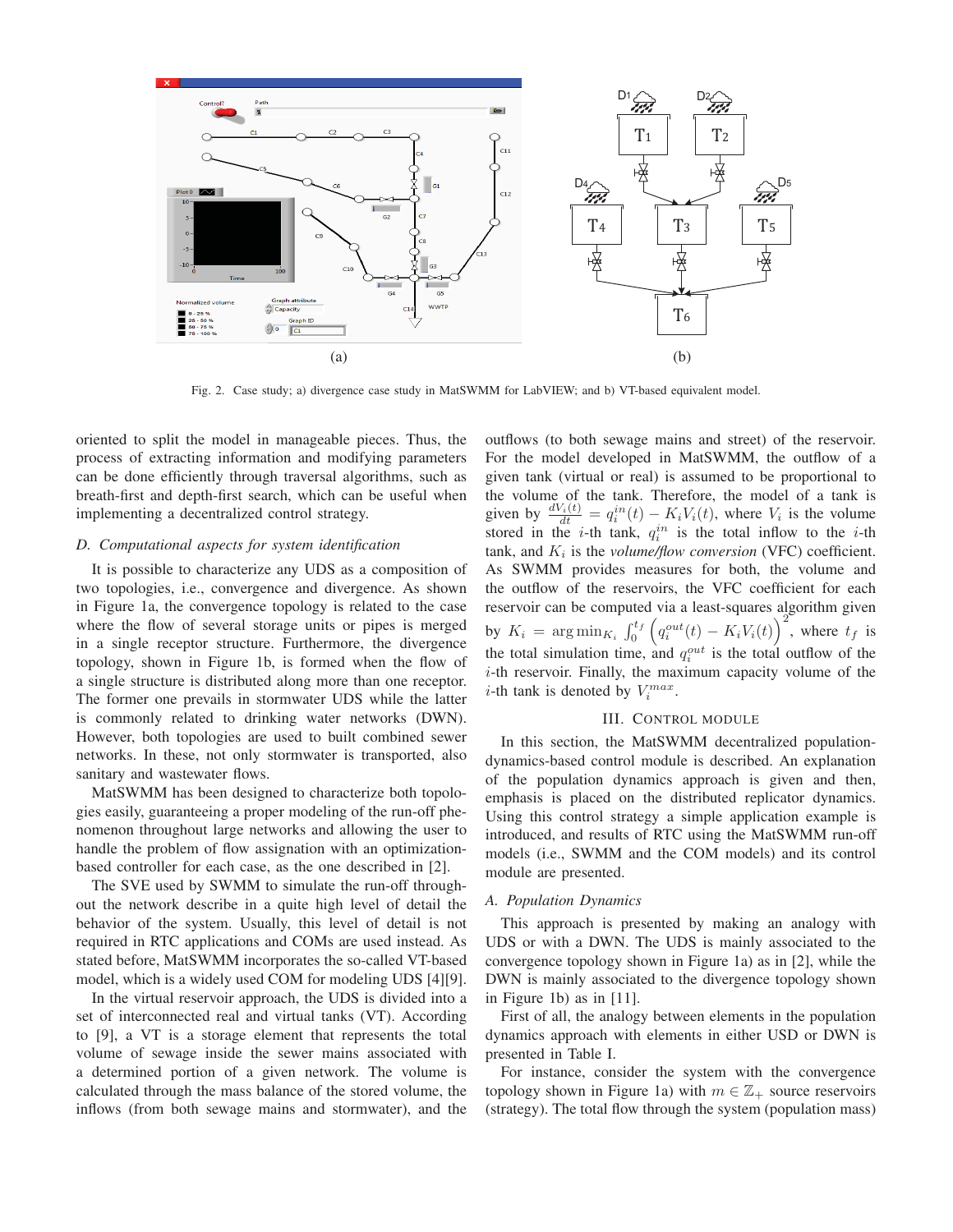TABLE I EQUIVALENCE BETWEEN POPULATION DYNAMICS AND UDS/DWN

| <b>Population dynamics</b> | <b>UDS</b>                             | <b>DWN</b>                               |
|----------------------------|----------------------------------------|------------------------------------------|
| Population                 | System                                 | System                                   |
| Strategy                   | Source reservoirs                      | Receptor reservoirs                      |
| Population mass            | Total inflow to receptor reservoir     | Total outflow source reservoir           |
| Agent                      | Flow unit                              | Flow unit                                |
| Proportion of agents       | Proportion of flow                     | Proportion of flow                       |
| Strategic distribution     | Flow distribution in source reservoirs | Flow distribution in receptor reservoirs |
| Fitness of a strategy      | Current volume                         | Available volume capacity                |

is denoted by  $Q(t) \in \mathbb{R}_+$ , which corresponds to the inflow of the receptor reservoir in the convergence topology. Hence,  $Q(t)$  is composed of a large and finite amount of flow units (agents). Each flow-unit is assigned to an outflow of the source reservoirs, where the set of source reservoirs is denoted by  $S = \{1, ..., m\}.$ 

Regarding the divergence topology shown in Figure 1b), there are  $m \in \mathbb{Z}_+$  receptor reservoirs (strategy). Similarly,  $Q(t) \in \mathbb{R}_+$  corresponds to the outflow of the source reservoir in the divergence topology. Each flow-unit is assigned to an inflow of the receptor reservoirs, where the set of receptor reservoirs is denoted by  $S = \{1, ..., m\}.$ 

For both topologies, the scalar  $p_i(t)$  is the proportion of flow units assigned to each outflow source reservoir  $i \in S$ as a percentage, i.e., the outflow for the  $i<sup>th</sup>$  reservoir is given by  $p_i(t)Q(t)$ . The vector  $\mathbf{p}(t) \in \mathbb{R}_+^m$  is the flow<br>proportion distribution involving the m reservoirs. The set proportion distribution involving the  $m$  reservoirs. The set of the possible distributions of flow is given by a simplex  $\Delta = {\mathbf{p}(t) \in \mathbb{R}_+^m : \mathbf{p}(t)^\top \mathbb{1}_m = 1}$ , and the interior of the set of the possible distributions of flow is given by the set set of the possible distributions of flow is given by the set  $\tilde{\Delta} = {\mathbf{p}(t) \in \mathbb{R}_{++}^m : \mathbf{p}(t)^\top \mathbb{1}_m = 1}.$  Finally, the tangent space of the set of possible distributions of flow is defined as  $T\Delta = {\mathbf{z}(t) \in \mathbb{R}^m : \mathbf{z}(t)^\top \mathbb{1}_m = 0}.$ <br>For the convergence topology, each  $\theta$ 

For the convergence topology, each flow unit is assigned to each reservoir  $i \in S$  depending on the current volume, which is described by a function denoted by  $F_i(\mathbf{p}(t))$ . Then, more outflow is assigned to those reservoirs close to be filled up impeding overflows. In contrast, for the divergence topology, each flow unit is assigned to each reservoir  $i \in S$  depending on the current volume capacity, which is described by a function denoted by  $F_i(\mathbf{p}(t))$ . Therefore, less inflow is assigned to those reservoirs close to be filled up.

The design of the population-dynamics based controllers are given by the proper selection of the fitness functions that define the incentives for the proportion of agents. Furthermore, it is necessary that the fitness functions satisfy conditions to obtain a stable population game, i.e., the fitness functions should be decreasing with respect to the proportion of agents [12]. Notice that for the convergence topology (see Figure 2a)), the fitness functions can be selected increasing with respect to the current volumes [2]. When a proportion of agents is increased, then it is expected that the corresponding volume decreases, and consequently fitness function decreases with respect to the proportion of agents. In contrast, for the divergence topology (see Figure 1b)), the fitness functions can be selected decreasing with respect to the current value, e.g., the error with respect to the maximum capacity volume [11]. When a proportion of agents is increased, then it is expected that the corresponding volume increases, and consequently fitness function decreases with respect to the proportion of agents.

#### *B. Distributed replicator dynamics*

The traditional replicator dynamics equation is one of the six fundamental population dynamics [12], and it requires full information (i.e., all strategies associates to reservoirs need information about all other reservoir state in order to evolve). However, the distributed replicator dynamics are proposed in [10], and afterwards they are deduced in [1] from a local revision protocol that only needs partial information. Due to the fact that only local information is needed, then there is a undirected non-complete connected graph describing possible interaction denoted by  $\mathcal{G} = (\mathcal{V}, \mathcal{E})$ , where V is the set of nodes, which represents the reservoirs, and  $\mathcal{E} \subset \{(i, j) : i, j \in \mathcal{V}\}\$ is the set of links representing the information sharing within the system. The distributed replicator dynamics are given by,

$$
\frac{dp_i(t)}{dt} = p_i(t) \left( F_i(\mathbf{p}(t)) \sum_{j \in \mathcal{N}_i} p_j(t) - \sum_{j \in \mathcal{N}_i} p_j(t) F_j(\mathbf{p}(t)) \right),
$$

for all  $i \in S$ , where  $\mathcal{N}_i = \{j : (i,j) \in \mathcal{E}\}\$ is the set of neighbors of the node  $i \in V$ . Notice that  $i \notin \mathcal{N}_i$ , and that  $\mathcal{N}_i \neq \emptyset$ , for all  $i \in \mathcal{V}$  since  $\mathcal{G}$  is connected.

## IV. APPLICATION EXAMPLE

The application example is related to the allocation of flows in a network where the convergence topology prevails. This structure is common in systems where the drainage flows lead to a single treatment plant (see Figure 2b). The system is composed by four subcatchments and a network of channels that converge to an outfall. The model can be divided in two main branches, which are determined by the nodes where several flows converge. In the first branch, there are two sections converging to a single node, while there are three in the second one. With that in mind, an equivalent model of the system can be obtained as done in [2], using partitions (see Figure 1b).

The disturbances of the system are related to direct runoff hydrographs in header partitions, i.e., channels that do not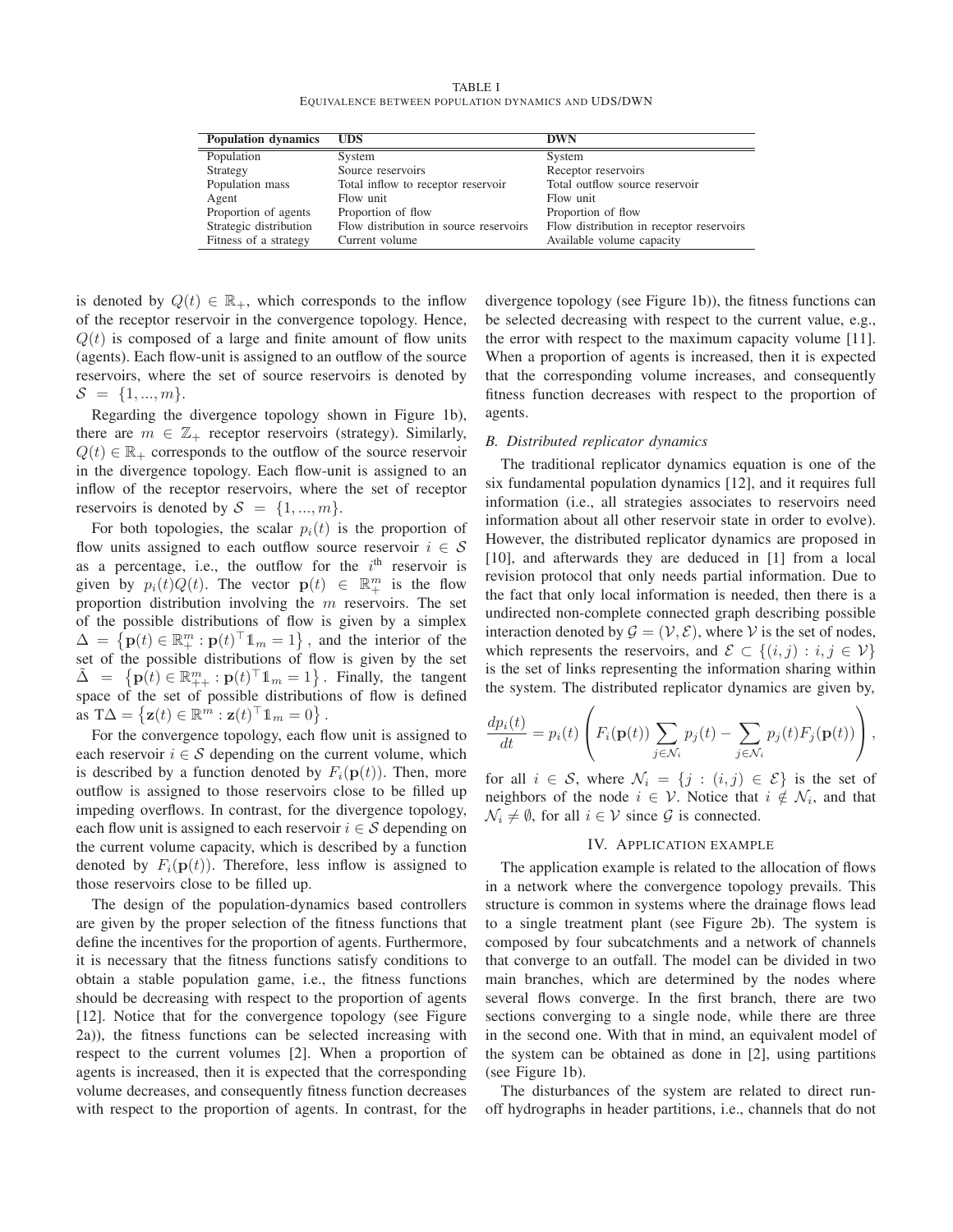receive the flows from other receptor structures, such as  $T_1$ ,  $T_2, T_3$ , and  $T_4$  (see Figure 2b). The hydrographs are generated by SWMM with the Horton rainfall-runoff infiltration model [6] (see Figure 3).



Fig. 3. Direct run-off hydrographs - disturbances  $D_i$  for  $i = \{1, 2, 4, 5\}.$ 

The rain scenario produces flooding downstream, and some of the structures upstream are not properly filled, so the can be better managed, i.e., the capacity of the channels can be controlled to retain water upstream in order to prevent flooding downstream, using retention gates as actuators. With that in mind, the control objective is to maximize the filling rate of the channels, using efficiently the available space in order to prevent flooding downstream.

#### V. RESULTS AND DISCUSSION

The results are obtained with a rain scenario designed to illustrate the consequences of flooding downstream (see Figure 3). The performance of the system is tested on the VT-based model and the SOM incorporated in SWMM using the SVE. Table II shows the total amount of flooding for the case study. When no control is used, the total overflow downstream is  $611.88$  m<sup>3</sup> and the occupancy of the reservoirs upstream is nearly 30% of their total capacity (see Figure 4a). The capacity  $C_i(t)$  of the i-th reservoir is defined as the normalized current volume at the structure, i.e.,  $C_i(t) = V_i(t)/V_i^{max}$ . This fact<br>means that the reservoirs are not optimally used since they means that the reservoirs are not optimally used since they could retain some run-off upstream to minimize the overflow downstream.

Likewise, the results with the COM are shown in Figures 4c) and 4f)). When the control strategy is applied to the COM there is no flooding and the reservoirs are better managed, retaining run-off upstream, easing the burden downstream. Despite these results, the behavior of the system is quite different when the SOM is used (see Figures 4b) and 4d)). Although the total overflow is slightly reduced with respect to the uncontrolled case, the reservoirs are not well managed and the upstream reservoirs remain underused.

Even though there is a significant reduction on the total overflow of the system when the SVE are used for simulation – nearly half of the total amount of flooding – the performance is still overcome by the performance on the COM. It is important to notice that the difference between the results obtained with control for the SOM and without control are almost imperceptible, except for the reduction in excess of capacity at the reservoir  $T_6$ . This is a consequence of designing the controller under the assumption that actuating a retention gate can significantly affect the way water is stored throughout a partition of the system (i.e., a set of channels). In fact, the movement of the gate has quite small influence over the nearest channel for this case study. That is why a complete reduction of flooding volumes is not achieved when the SOM is used.

TABLE II TOTAL OVERFLOW IN THE CASE STUDY

| Control case      | Overflows $[m^3]$ |
|-------------------|-------------------|
| Without Control   | 611.88            |
| Control with SWMM | 343.92            |
| Control with COM  |                   |

Additionally, there is a difference between the time responses in the SOM and the ones in the COM. The response in the VT-based model is faster, which facilitates the task for the controller. As shown in Figures 4c) and 4f), the run-off is almost fully evacuated after six hours, while the same does not happen in the SOM (see Figures 4b) and 4c)), where some capacity is still occupied at each reservoir. This might suggest that modeling a control strategy with the COM allows to reach the control objective of evacuating water from the system as fast as possible, by means of the control actions. However, it cannot be stated with certainty if so, since the VT-based model does not considerate acceleration effects.

Concisely, COMs are simplified representations that capture some of the significant parts of the dynamics of the system. However, some details may be lost during the modeling process. For instance, the VT-based model only considers the mass balance principle, because of this, important phenomena like velocity variations or backwater are not properly modeled. Thus, no controller is going to have the same performance with a COM as with the SOM, such as the one incorporated in MatSWMM. Moreover, if the control design principles are based on the dynamics of a simplified model, it is possible that the controller would not satisfy its objectives and the system may experiment malfunction.

### VI. CONCLUSIONS AND FURTHER WORK

This paper has presented the MatSWMM tool for the study of RTC in UDS. It has been shown that the enhanced functionality that MatSWMM adds to SWMM allows to detect issues related to transient flow in open channels, leading to successful design and implementation of control strategies. The framework is tested on a convergence network showing that the overflows on the systems can be minimized using a default control strategy that comes with MatSWMM, which is a model-free decentralized control based on population dynamics. The framework also provides the possibility of developing a COM, based on the VT-based modeling approach, which can be used with model-dependent control strategies,